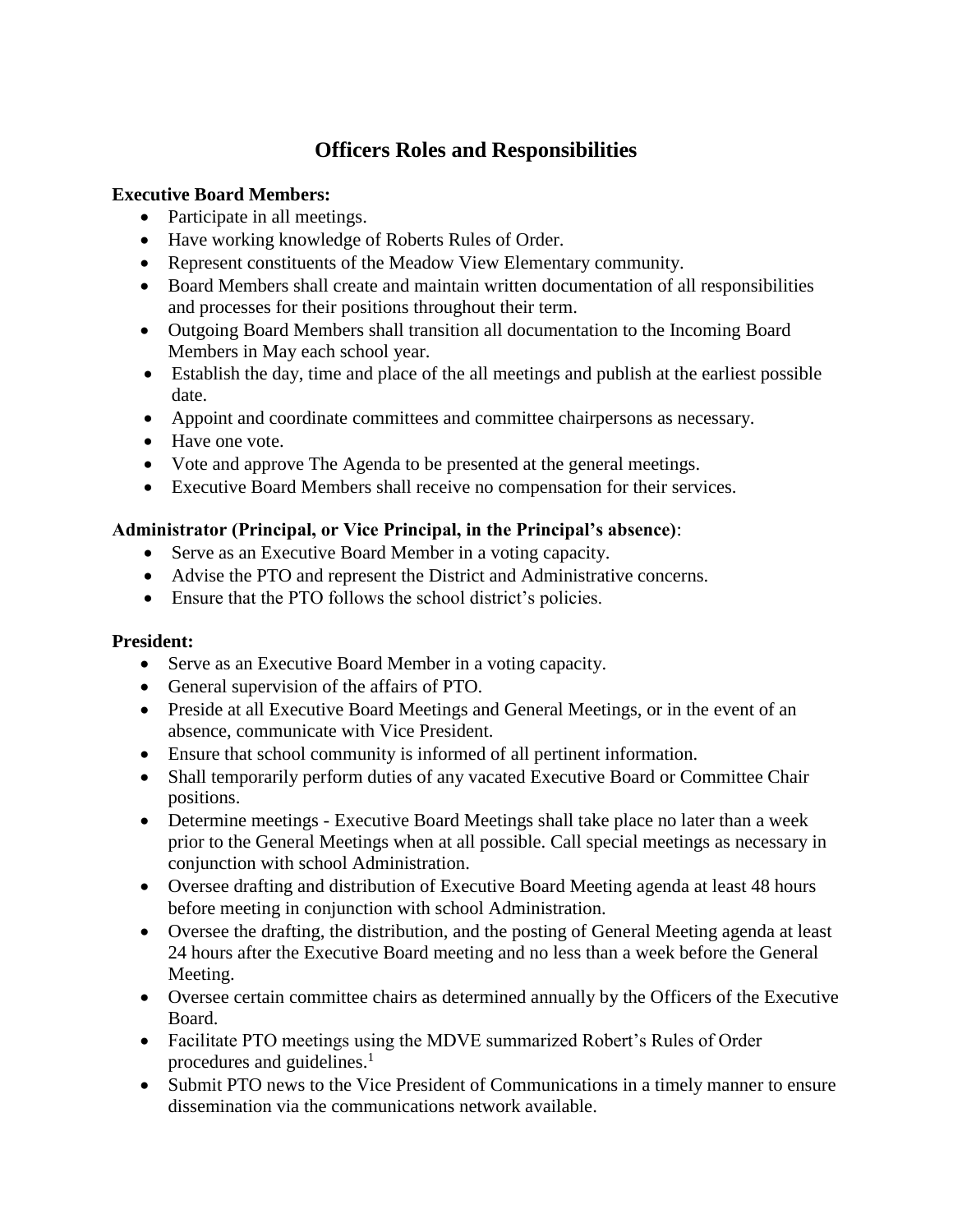#### **Vice President:**

- Serve as an Executive Board Member in a voting capacity.
- Support and assist the President.
- Provide assistance to the President on Fundraising- and/or Communications-specific responsibilities if two VPs are not in office.
- Familiarize self with MDVE summarized Robert's Rules of Order and work with President to assure meetings are run accordingly.<sup>2</sup>
- Oversee certain committee chairs as determined annually by the Officers of the Executive Board.
- Preside at meetings in the President's absence and perform said duties.
- Assist other Board Members and Committee Chairs as needed.

#### **Vice President of Fundraising** (when applicable)**:**

- Serve as an Executive Board Member in a voting capacity.
- Support and assist the President.
- Oversee all fundraising aspects of the PTO.

#### **Vice President of Communications** (when applicable)**:**

- Serve as an Executive Board Member in a voting capacity.
- Support and assist the President.
- Oversee all communications aspects of the PTO.

#### **Secretary:**

- Serve as an Executive Board Member in a voting capacity.
- Attend all Executive Board and General meetings, record the minutes, and keep attendance and voting records.
- Publish General meeting minutes within seven days via email and/or PTO website.
- Minutes shall be approved and amended, if required, at the following months' general meeting.
- In the absence of the Secretary, the Executive Board shall select another member (General or Executive member) to record the minutes.

#### **Treasurer:**

- Serve as an Executive Board Member in a voting capacity.
- Responsible for providing receipts for all cash and in-kind donations and publication of contributors as outlined by the Executive Board.
- Prepare monthly financial statements to present to Executive Board Meetings and General Meetings. This information will also be posted on the PTO website.
- Works in conjunction with Meadow View Elementary Bookkeeper and school Administration on all purchases and PTO Grant Awards.
- Draft tentative annual budget with Executive Board Members and provide a final copy to the Executive Board and School Bookkeeper before the August General Meeting.
- Create and maintain financial policies and procedures necessary to ensure adequate accounting for PTO monies.